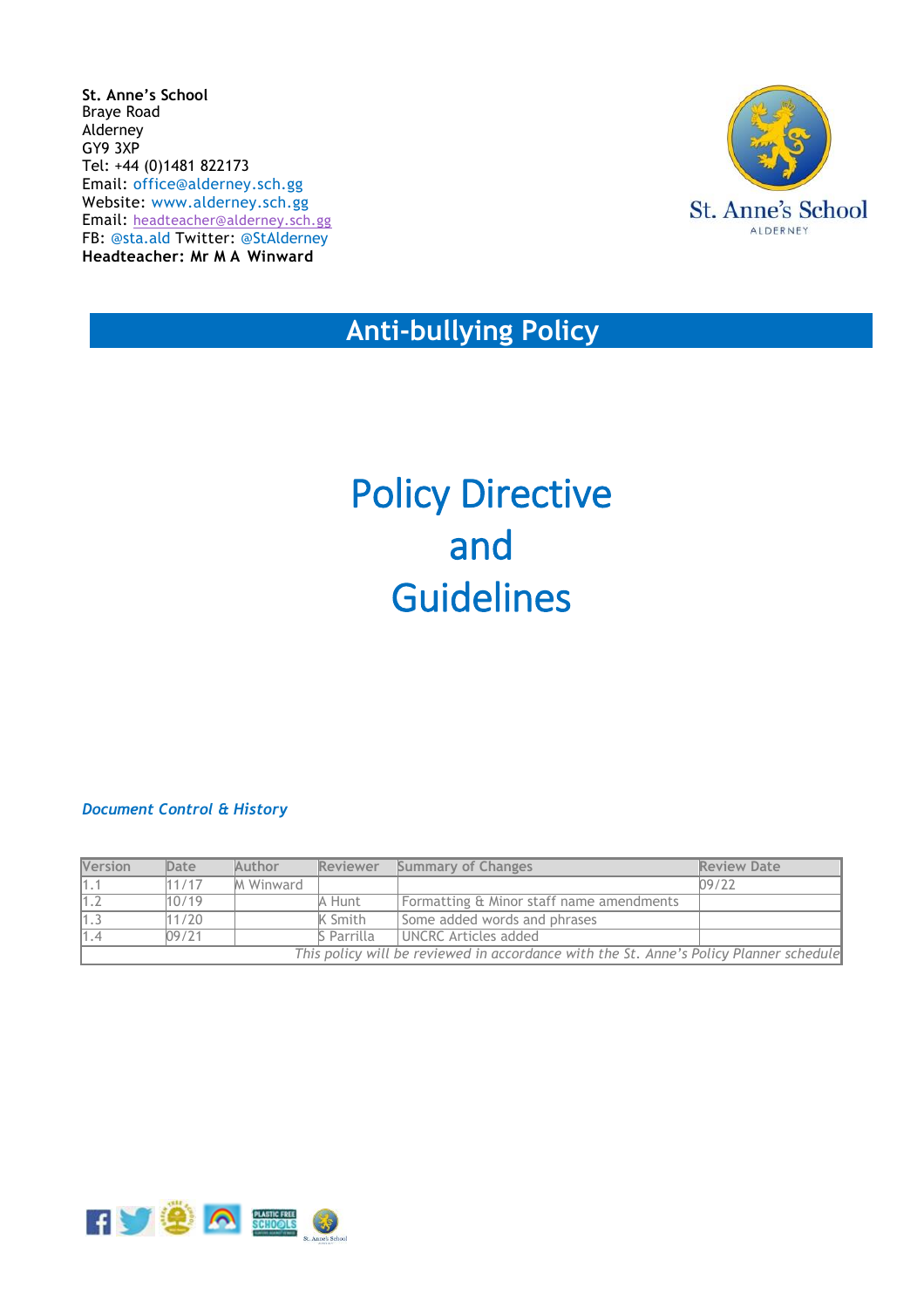#### Convention on the Rights of the Child

At St Anne's School we respect the rights of the children and adults in our school, community and beyond and aim for each school policy to adhere to Articles from the UN's Convention on the Rights of the Child*.*

In this policy, we are working towards the following articles:

**Article 2: Rights apply to every child without discrimination Article 3: Everyone who works with children should do what is best for each child and must be a top priority. Article 19: Every child has the right not to be harmed; they should be looked after and kept safe. Article 36: Every child has the right to be protected from things that could harm them**

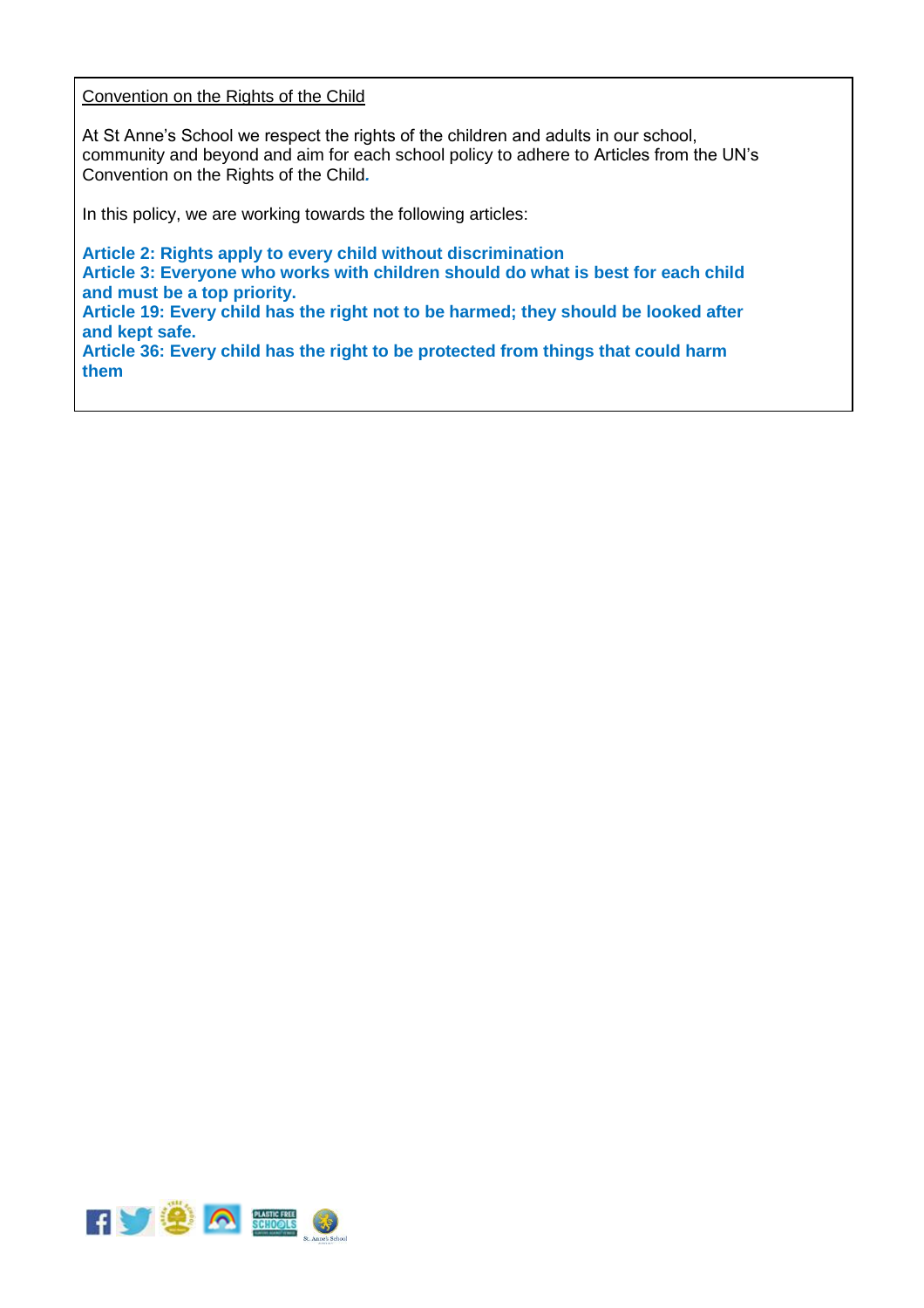# Our Aim

*The aim of our Anti-Bullying Policy is to ensure that pupils learn in a supportive, caring and safe environment without fear of being bullied. Bullying is anti-social behaviour and affects everyone; it is unacceptable and will not be tolerated. If bullying does occur, all pupils should be able to tell and know that incidents will be dealt with promptly and effectively.*

We promote a telling culture and anyone who knows that bullying is happening is expected to tell members of teaching staff. St. Anne's School recognises that there is no sure or single solution to the problem of bullying, however, we aim:

- $\triangleright$  To promote a safe and positive environment free from threat, harassment and any type of bullying behaviour.
- $\triangleright$  To take positive action to prevent bullying from occurring through a programme of activities delivered through a range of mediums to include, assemblies, tutor activities and PSHCE.
- $\triangleright$  To show commitment to overcoming bullying by practising zero tolerance.
- $\triangleright$  To inform pupils and parents of the school's expectations and to foster a productive partnership, which helps maintain a bully-free environment.
- $\triangleright$  To make all staff aware of their role in fostering the knowledge and attitude which will be required to achieve the above aims, through annual staff awareness and the ethos and values of the school in supporting our Anti-Bullying Policy.
- $\triangleright$  To empower pupils so that they feel able to report bullying whether in person or through an adult.

### Statement of Intent

We are committed to providing a caring, friendly and safe environment for all our pupils regardless of age, race, gender identity and culture so that they can learn in a relaxed and secure atmosphere. Bullying of any kind is unacceptable in our school. If bullying does occur, all pupils should be able to tell and know that incidents will be dealt with promptly and effectively. We are a TELLING school. That means that anyone who knows that bullying is happening is expected to tell the staff. Bullying is … a deliberately hurtful act, repeated over a period of time making it difficult for victims to defend themselves against … (**DfE Don't Suffer in Silence**)

St. Anne's School aims to ensure that all pupils learn in a supportive, caring and safe environment without fear of being bullied. Bullying is anti-social behaviour and affects everyone; it is unacceptable and will not be tolerated.

## Definition of Bullying

Bullying is defined as deliberately hurtful behaviour, repeated over a period of time, where it is difficult for those being bullied to defend themselves.

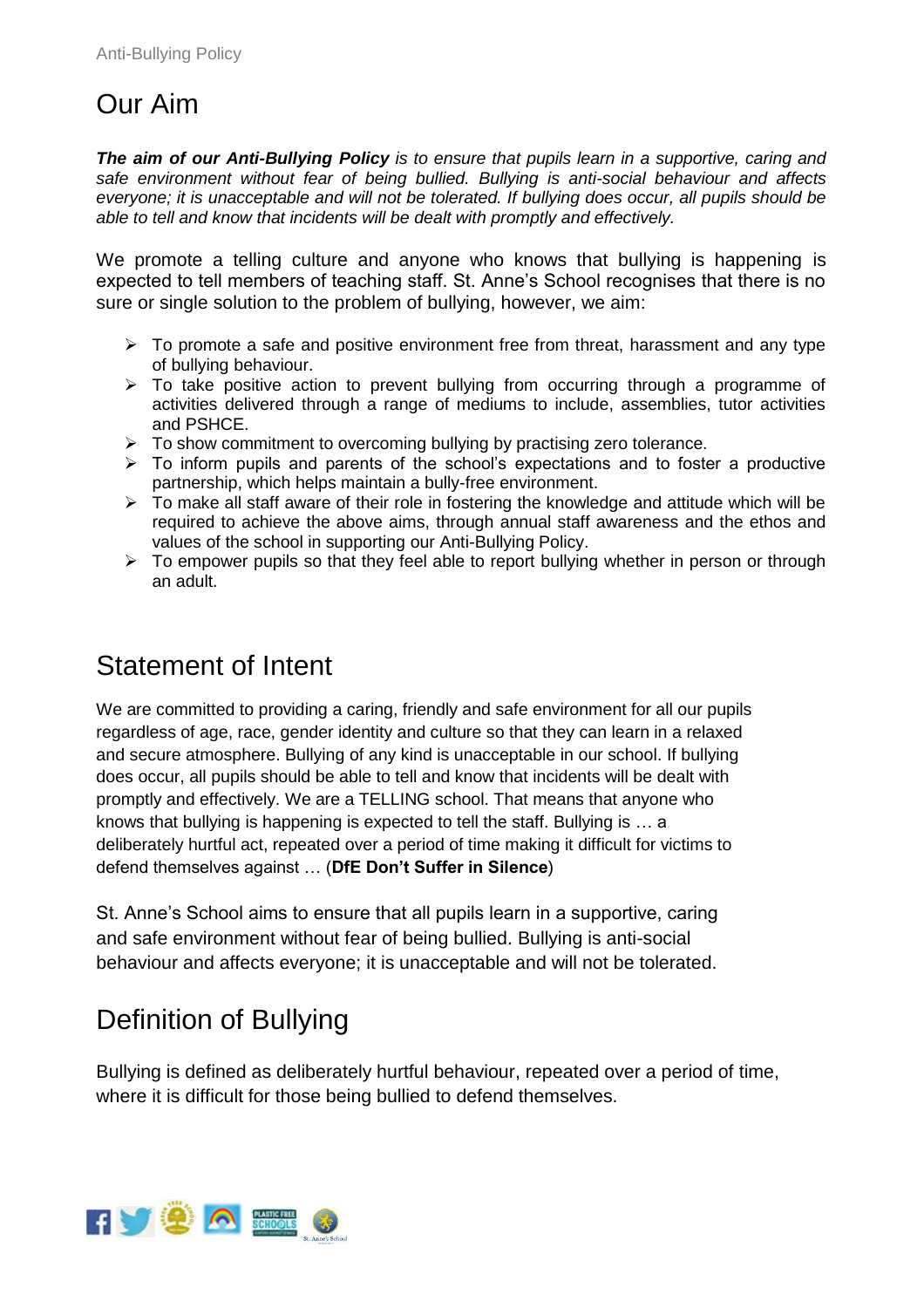#### *Bullying is any of the following types:*

- **Physical:** hitting, pushing, kicking, tripping up, punching, spitting, threats, being touched against one's will.
- **Verbal:** name calling, teasing, taunting, insulting families, unkind remarks about someone's work, making fun of others, whispered comments, spreading nasty or false rumours, unkind comments about personal appearance, school achievements, disabilities.
- **Emotional/silent:** deliberate exclusion from social groups, stalking, rude gestures, ignoring, being sent unpleasant notes or made the subject of graffiti, incitement of other to become involved in bullying.
- **Technological (Cyber Bullying):** offensive/threatening messages either by text or through social networking sites.

### Bullying can also be:

- $\triangleright$  Racist: racial taunts, graffiti, gestures.
- $\triangleright$  Sexual: unwanted physical contact or sexually abusive comments.
- $\triangleright$  Homophobic/Transphobic: because of, or focussing on the issue of sexuality.

We are aware of some of the effects that bullying can have on young people: Pupils who are being bullied may show changes in behaviour, such as being shy and nervous; feigning illness and possibly missing classes. There may be evidence of changes in work patterns, lacking in focus or concentration and possible truanting from school. Pupils must be encouraged to report bullying in school.

#### **Staff**

When teaching staff (to include Learning Support Assistants – LSAs) are alerted to or recognise the signs of bullying they are expected to act promptly in accordance with school policy by referring incidences to the Tutor and the Senior Leadership Team. Staff should record all incidents (including via Cause for Concern forms) to ensure these can be tracked over time. Pupils and parents can report incidents to members of teaching staff or via the school office / administration staff.

Pupils can speak to any member of staff regarding their concerns and these will be passed on to members of the pastoral team, i.e. Tutor and/or our SENCO/Inclusion and Equality Champion, Ms Smith.

The following steps may be taken when dealing with incidents but this is not meant to be an exhaustive list but rather a guide:

- $\triangleright$  If bullying is suspected or reported, the incident will be dealt with swiftly by members of teaching staff liaising with colleagues within the pastoral team – i.e. Tutor.
- $\triangleright$  Pupils concerned are likely to be interviewed and statements taken from the pupils involved as deemed appropriate.